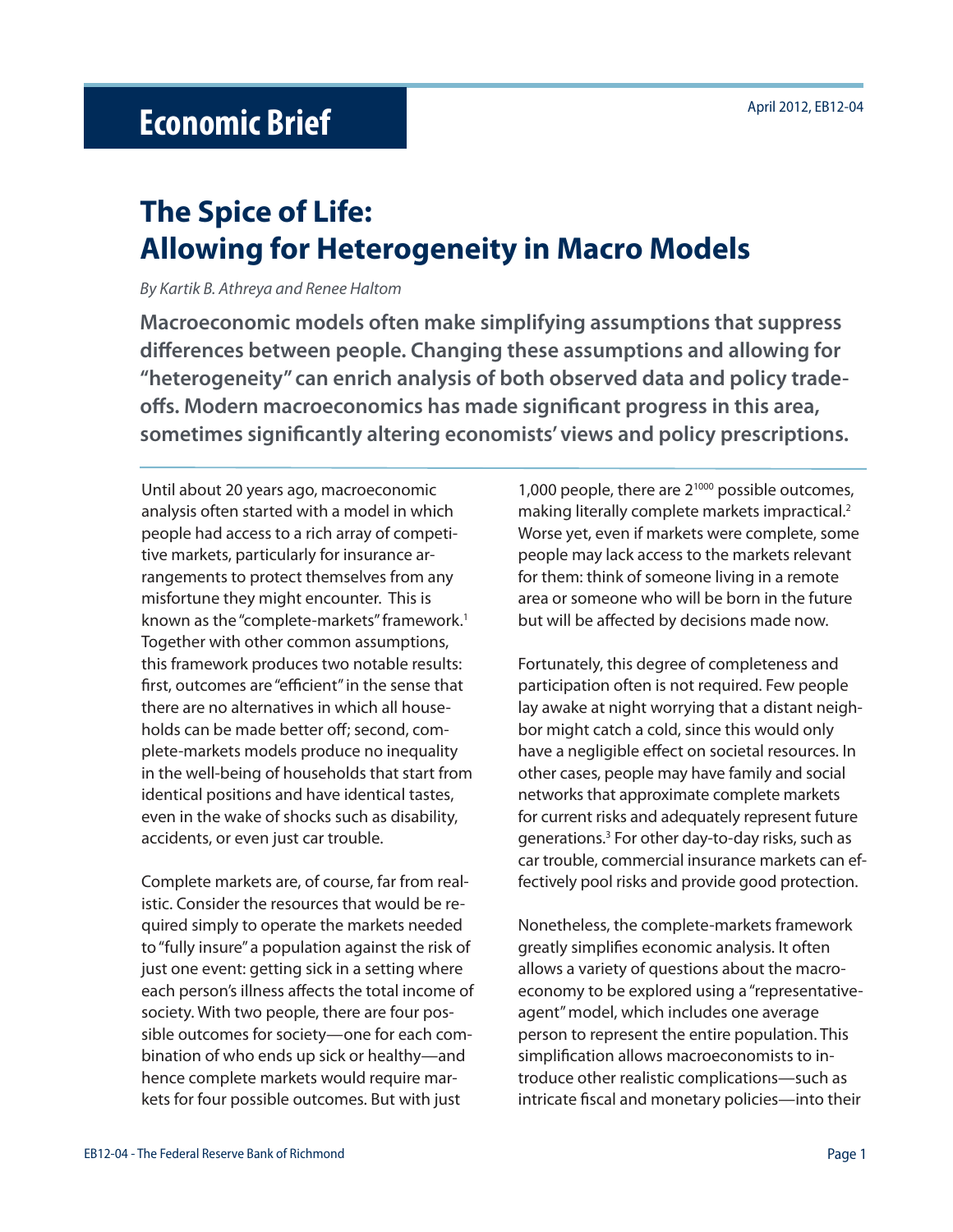analyses of aggregate consumption, labor hours, and investment.4

However, there are many economic questions for which models with complete markets, even when good at describing aggregate outcomes, are simply not helpful. When economists are interested in the distribution of outcomes across different groups of people—or when there is reason to believe that the differences across people might affect macroeconomic outcomes—it is crucial to have models in which people differ, or are "heterogeneous."

Economists generally consider two sources of heterogeneity. First are differences among decisionmakers' "endowments" and "preferences." Endowments include firms' technological know-how and individuals' innate characteristics, such as intellect, gender, and health, and, in economic models, any ownership shares people hold in the economy's firms. Preferences include people's attitudes toward consumption, saving, and leisure. Both endowments and preferences often are modeled as unchangeable after birth.<sup>5</sup> The second source of heterogeneity is uninsured risk, especially "idiosyncratic" risk, or risk that is not correlated among individuals, as opposed to aggregate risk, which affects everyone.<sup>6</sup>

If markets and participation were complete, everyone could simply insure themselves against idiosyncratic risk, and there would be no disparity in wellbeing among people with identical endowments and preferences. Once incomplete, however, these risks become a second source of heterogeneity. For example, if a set of otherwise identical households face the idiosyncratic risk of sickness, lack insurance, and have only a savings account for rainy days, then it is likely that those who get sick would enter retirement with smaller nest eggs than those who don't get sick.<sup>7</sup>

In the past two decades, macroeconomists have made significant strides in allowing for heterogeneity, especially the kind arising from uninsurable idiosyncratic risk. This Economic Brief describes some areas where this development has enriched policy analysis.

### **Asking Different Questions**

Economists have long documented that even people of the same gender and similar age and education tend to experience starkly different levels of income, consumption, and wealth—an observation that is hard to reconcile with complete-markets models and suggestive of uninsurable idiosyncratic risk. Complete-markets models were also unable to address the important presence of governments in insurance provision, such as unemployment benefits and Social Security. In models that assume market completeness and full participation, there would not be an obvious role for either.

Starting in the late 1980s, economists began to incorporate incomplete markets into models, which allowed them to better understand the heterogeneity they saw and to explore new policy questions, particularly those related to social safety nets.<sup>8</sup> Indeed, a common argument for public insurance programs is that they provide protection that is difficult to purchase in the private sector. For example, some determinants of labor income—like effort -are difficult for would-be insurers to observe, and hence to price and insure. In addition, some forms of insurance are difficult to obtain before the risks actually materialize, which is at birth in many cases, such as children born into poverty.

In the case of unemployment insurance (UI), the standard complete-markets model for studying business cycles—the real business cycle model—was concerned mostly with explaining fluctuations in aggregates such as output, investment, consumption, and total labor hours. In many versions of that model, representative agents respond to shocks by increasing or decreasing work hours; there is no role for the painful severing of household-level labor market relationships that we associate with the term "unemployment." Yet understanding and evaluating the tradeoffs involved with a publicly funded UI system require models that can capture such phenomena.

In one class of incomplete-markets models of the labor market, agents are modeled as engaged in "search" to "match" with employers, where the search process is costly in terms of time and effort, and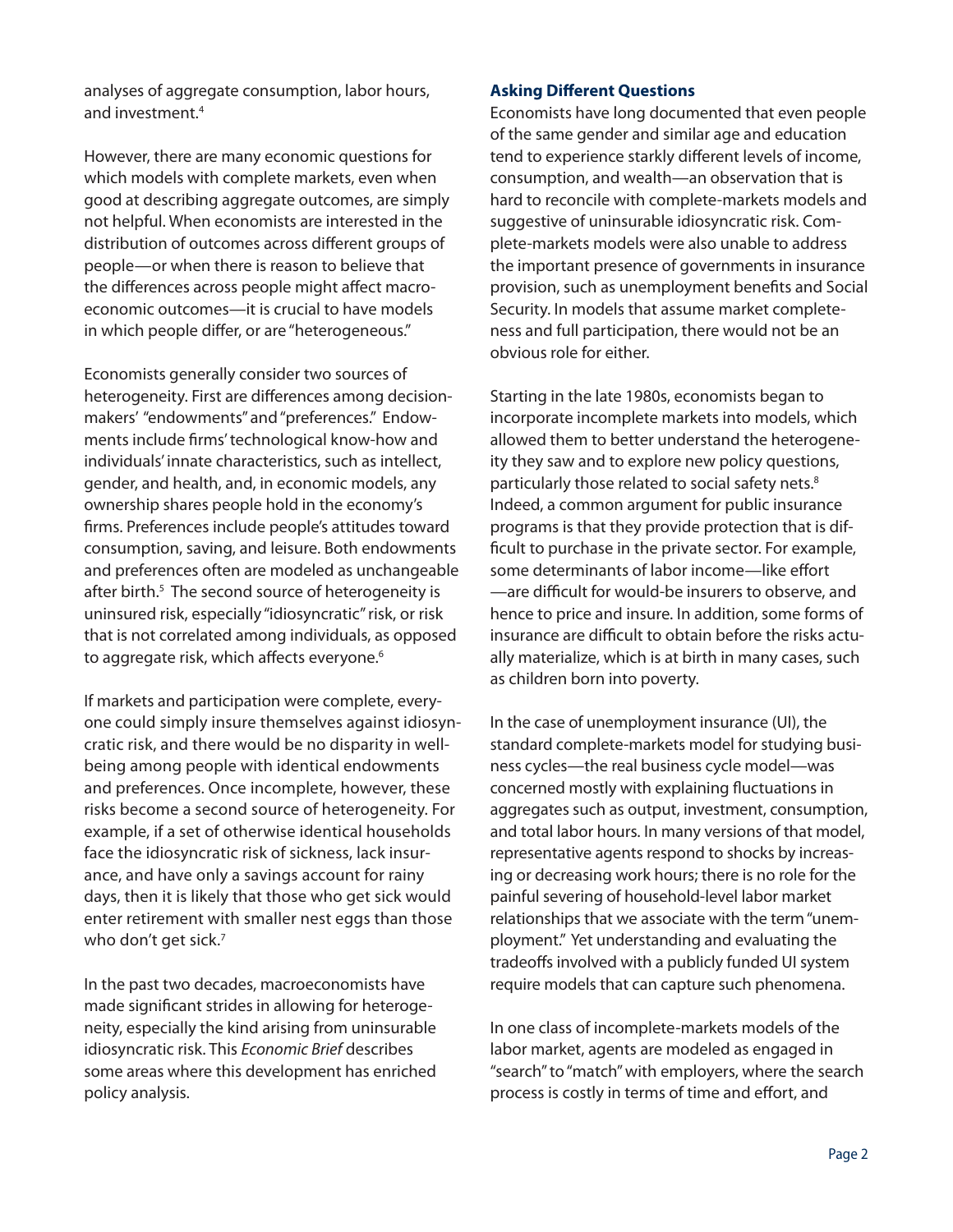there is no private unemployment insurance. In this setting, unemployed individuals can be unsuccessful in their job search, while the employed can lose their jobs. By modeling the job-search process as dependent on time and effort, such models make it possible to evaluate the provision of UI in terms of the incentive structures it creates. This makes a host of analyses possible: Should unemployment benefits completely offset lost wages no matter how long workers remain unemployed? How much pickier would higher benefits make workers about job opportunities? Would it be good for the productive potential of the economy if skilled workers, in the absence of UI, felt desperate for work and were not picky enough?

The resulting body of research has helped economists quantify the incentive and insurance effects of the current UI system. The seminal early work of economists Gary Hansen and Ayse Imrohoroglu (1991), for example, shows that UI benefits can improve welfare. However, their work also quantified ways in which the current system may distort incentives, especially by making it less essential for workers to engage in costly job searches.<sup>9</sup>

With respect to Social Security, a common result in models in which all idiosyncratic risks are insurable is that shutting down the current retirement insurance system provided by Social Security would be beneficial after winners (current retirees) have compensated losers (those who have already paid into the system but not yet received benefits). For example, Shinichi Nishiyama and Kent Smetters (2007) calculate that privatization would be worth \$18,100 of extra resources to each household.<sup>10</sup> A key mechanism in their model is that the system's tax on labor supply means that the returns on Social Security contributions are less than what agents could obtain in private, complete markets.

However, systems such as Social Security also provide a means of risk sharing among households that is not always available in private markets, including insurance against wage shocks and the "risk" of longevity, since benefits are paid until recipients die. In their model, Nishiyama and Smetters find that when these risks are not insurable via private markets, privatization reduces well-being by \$2,400 per household.<sup>11</sup>

As these examples show, capturing heterogeneity—in these instances by allowing for uninsurable idiosyncratic risk—allows economists to better account for the data and evaluate policy tradeoffs likely present in the "real world" but absent under complete markets.

# **Changing Views of Current Policy**

In addition to allowing economists to consider some questions that otherwise would be difficult to pose, incorporating heterogeneity can sometimes suggest policies that look more like what we see in the real world.

Consumer bankruptcy law is one such area. The availability of unsecured credit to households expanded considerably in the 1980s and 1990s, and as household indebtedness rose, so did personal bankruptcy rates. This led to questions about how easy it ought to be for people to eliminate their past debts. The benefits and costs of default and bankruptcy are intuitive: they allow households to smooth consumption following negative shocks, but the option to do so can reduce credit access by making lenders hesitant to lend.<sup>12</sup> Yet if markets are complete, the ability to escape obligations would only hinder households' ability to buy insurance in the way they would wish to. Therefore, a complete-markets perspective would prescribe a policy of severe punishments to deter default and bankruptcy entirely.

Clearly this is not what we see in the real world. In particular, households must usually use debt to finance large purchases instead of the more flexible forms of finance that complete-markets would allow, and Chapter 7 of the U.S. bankruptcy code provides a means for households to have debts expunged and start afresh. It also appears that insurance is not always available for the life events that commonly coincide with default and bankruptcy, such as divorce, job loss, and lawsuits. Once we allow for these realities via models with incomplete markets, the intuitive benefits of default and bankruptcy can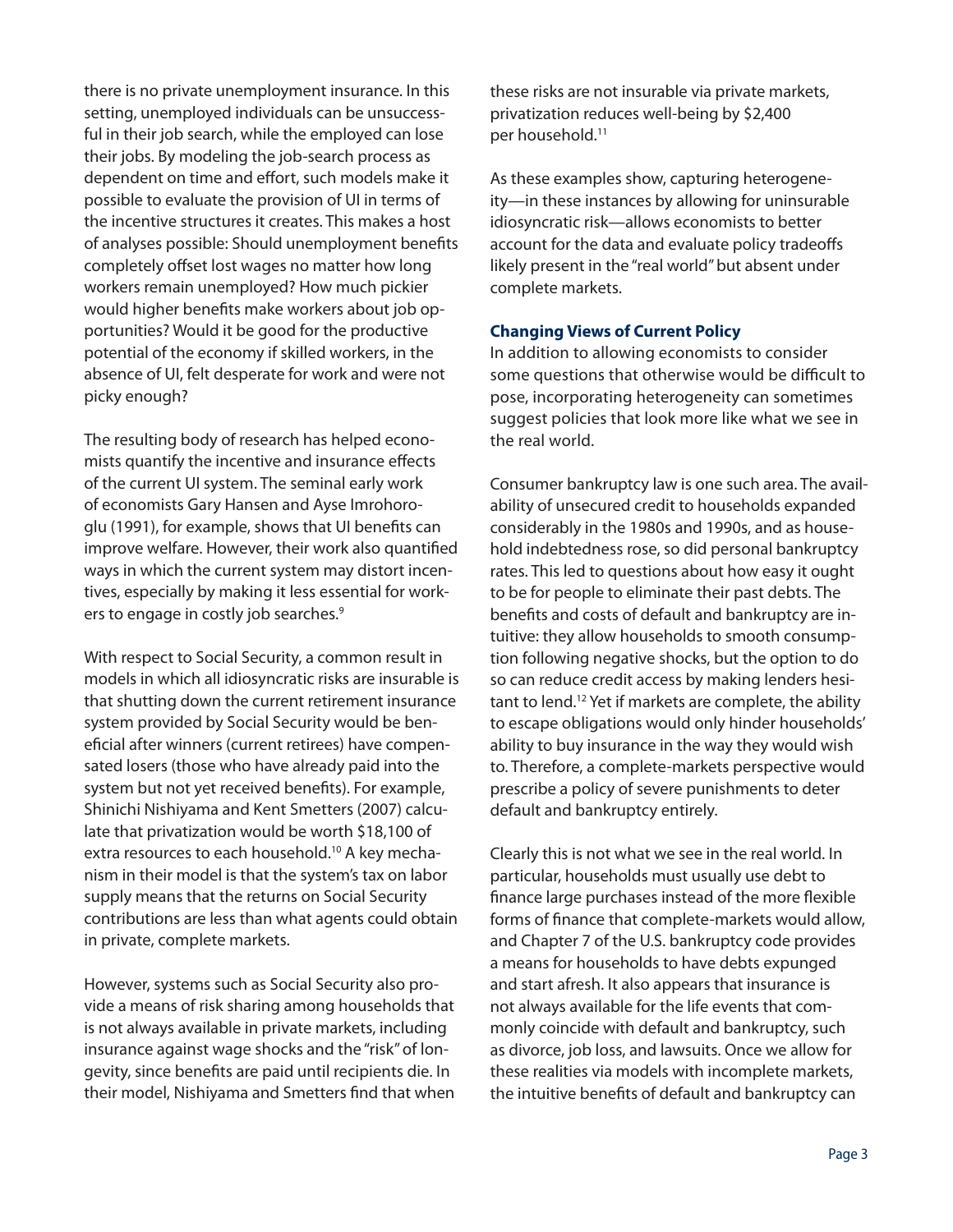be compared with their costs. In a prominent example, Igor Livshits, James MacGee, and Michele Tertilt (2003) compare the U.S. bankruptcy system with a European-style system in which it is more difficult for individuals to escape past debts.<sup>13</sup> Their model considers households that become heterogeneous in the face of idiosyncratic risks of income loss, divorce, unplanned children, and uninsured medical bills. They find that for the risks Americans face, a more "American" system of debt forgiveness achieves higher welfare, where the extent of those gains depends on the persistence of shocks, the size of the household, and the way earnings evolve with age. This lends logic to the U.S. bankruptcy code.

Another example in which heterogeneity might change the policy prescription concerns the taxation of capital income, such as direct taxes on dividends and capital gains. One focus of tax theory is how to raise revenue by causing the fewest distortions to the economy. A very robust result arising from complete-markets models is that capital taxes should eventually be set to zero. This result may seem surprising, given the fact that capital taxes are extremely common across developed countries. It raises the question of whether policymakers are leaving a clear improvement on the table.

Recent work suggests instead that a model without heterogeneity may not be appropriate for this question. Carlos Garriga (2001) and Andrés Erosa and Martin Gervais (2002) show that once households' productivity varies with age (with the middle-aged being the most productive, in line with stylized facts), taxes that depend on a household's age are the optimal way to raise revenue.<sup>14</sup> In this light, positive capital income taxes become a useful tool because they approximate an age-specific tax. A 2009 study by Juan Carlos Conesa, Sagiri Kitao, and Dirk Krueger goes further by adding uninsurable risk in ways that capture many relevant dimensions of U.S. household heterogeneity (income, consumption, and wealth). They too find that a capital income tax is a relatively efficient way of raising revenue.<sup>15</sup> In these examples, allowing for heterogeneity helps economists understand the widespread use of policies we commonly observe.

#### **Heterogeneity, Inequality, and Bad Luck**

The introduction to this Economic Brief stated that complete markets imply no inequality in well-being among identical people: everyone is fully insured against idiosyncratic risk, equalizing negative shocks that might otherwise leave some groups with greater wealth, consumption, or income. In that setting, the only source of inequality would be innate differences between people's initial positions, such as their preferences, intellect, and health status. If idiosyncratic risks are not insurable, however, those shocks would be a second source of inequality. Thus, heterogeneity via uninsurable risks also helps us think differently about why inequality arises.

One goal of incomplete-markets research is to distinguish between inequalities resulting from differences in people's unchangeable characteristics established at birth versus inequalities created by the inability to insure against shocks as life unfolds. That is, models incorporating heterogeneity via incomplete markets help us better understand the extent to which relatively poor people are unlucky rather than simply unambitious or impatient.

This is important because different sources of heterogeneity may imply different potential policy responses. If people's initial conditions are the ultimate sources of inequality, resources targeted at early life, when those factors are more easily modified, may be in order. If idiosyncratic risks, such as labor market shocks, are more relevant, then resources aimed at retraining or unemployment benefits to smooth consumption may be more effective at reducing inequality.

Moreover, society might place different values on the usefulness of devoting public resources to addressing inequality based on its source. Economic models often treat people's preferences—such as how patient they are regarding current consumption versus future consumption—as constant over time, but people's preferences may change with age and education. For that reason, it may be harder to justify the use of public resources to reduce inequality that results from people's deliberate behavior. (One important exception may occur when people's prefer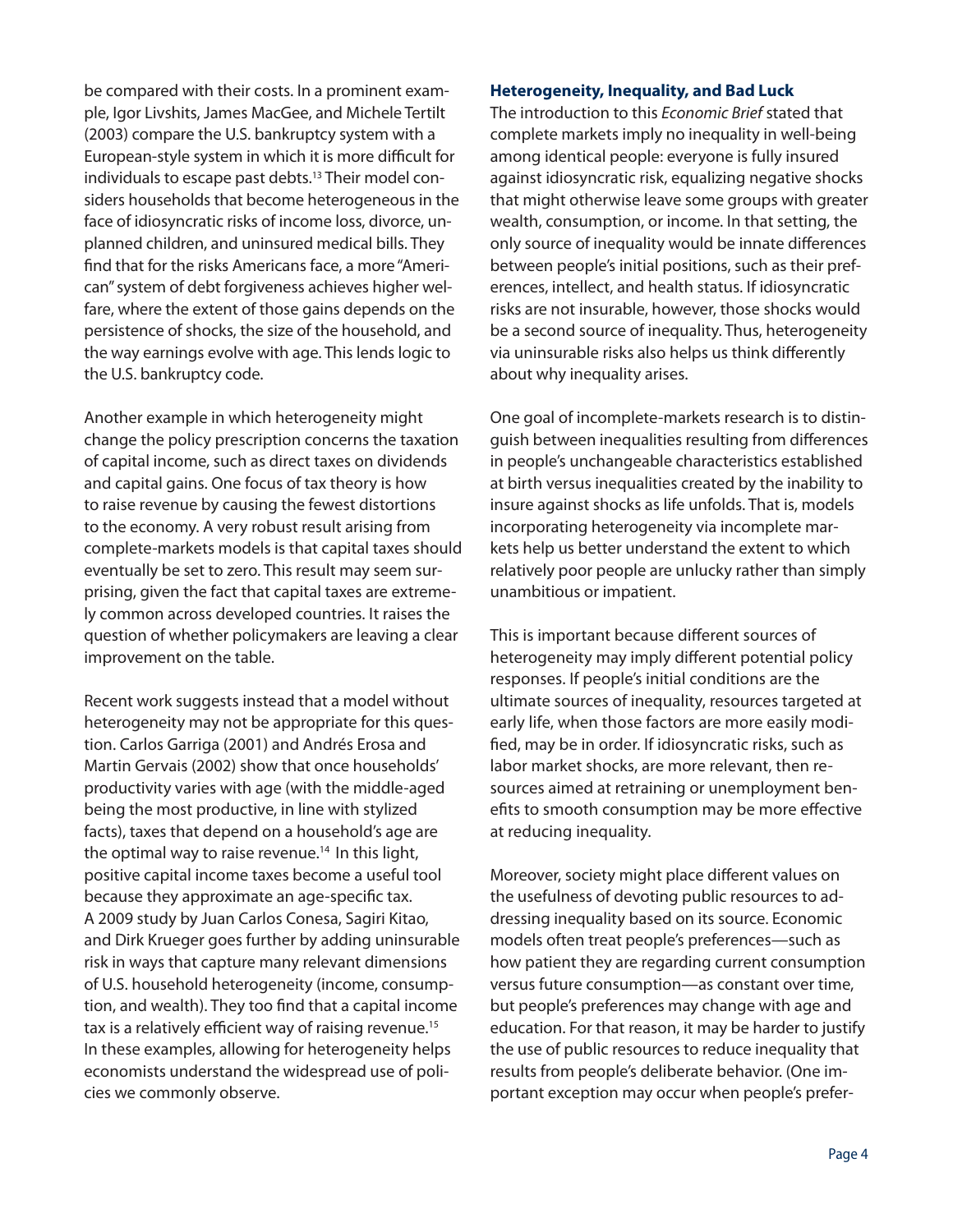ences produce spillovers for society, such as through the increased uptake of social programs, in which case it might be possible to use policy to "nudge" people toward a more efficient outcome.) On the other hand, people are sometimes powerless against hard-to-insure risks, such as business closures and disability. It is no surprise that society has tended to devote more resources to buffering such shocks via insurance programs like unemployment insurance, Social Security, and laws like those defining personal bankruptcy.

In arguing that models with heterogeneity via incomplete markets provide more useful information when making policy decisions, a caveat is in order: analyses where the underlying reason for market incompleteness is not explicitly modeled or is a feature of the environment that a policymaker cannot overcome will tend to overstate the benefits of policy interventions. For example, some insurance policies entail a high deductible for making a claim, a construct meant to overcome moral hazard when the insurer cannot perfectly monitor policy holders. As a result, claimants will see their resources depleted relative to those who have been lucky enough to avoid the shock. Yet the incompleteness of insurance in this instance cannot be usefully overcome by government provision of insurance unless the government is in a better position to monitor policy holders. Therefore, policy interventions to address heterogeneity arising from market incompleteness must be approached with care.

Kartik B. Athreya is a senior economist and research advisor and Renee Haltom is a writer in the Research Department at the Federal Reserve Bank of Richmond.

## **Endnotes**

- <sup>1</sup> This framework is often referred to as the Arrow-Debreu model after economists Kenneth Arrow and Gerard Debreu.
- 2 This example is provided by Andreu Mas-Colell, Michael Whinston, and Jerry Green, Microeconomic Theory, Oxford University Press, 1995.
- <sup>3</sup> For a review of the literature on ways in which people attempt to self-insure through the purchase of assets and reliance on means of "partial insurance" through social networks, see Fatih

Guvenen, "Macroeconomics with Heterogeneity: A Practical Guide," Federal Reserve Bank of Richmond Economic Quarterly, Third Quarter 2011, vol. 97, no. 3, pp. 255–326.

- 4 Economists have identified some conditions under which it may be appropriate to use the representative-agent framework. For example, see George M. Constantinides, "Intertemporal Asset Pricing with Heterogeneous Consumers and Without Demand Aggregation," Journal of Business, April 1982, vol. 55, no. 2, pp. 253–267, and Per Krusell and Anthony A. Smith Jr., "Income and Wealth Heterogeneity in the Macroeconomy," Journal of Political Economy, October 1998, vol. 106, no. 5, pp. 867–896.
- <sup>5</sup> In one example of how to decide what aspects should be modeled as endowments, when studying the consumption and savings behavior of adults, economists often model people as having different levels of formal education at the outset. But education is, of course, hardly immutable. However, when such decisions are not central to the question under study, treating education as an endowment allows the model to be enriched elsewhere (for example, allowing for richer modeling of aspects of the tax code likely to be important for savings decisions). By contrast, it would not make sense to model education as an endowment in a study of educational investment decisions.
- <sup>6</sup> Therefore, idiosyncratic risks are insurable in principle, while aggregate risks are not since they affect even people selling the insurance.
- 7 Once markets against idiosyncratic risk are incomplete, aggregate risk can create further differences across groups of people. Think of a subset of Americans who experience layoffs due to a plant's closure, followed by a severe recession that hits the long-term unemployed especially hard. The recession may well hurt the laid-off group more than others who enter the recession employed.
- 8 Models with incomplete markets also have allowed economists to study two key considerations for policy: how policies affect the welfare and decisions of specific groups (for example, the healthy versus the sick) and how their responses to those policies affect the aggregate economy. In both cases, allowing for heterogeneity helps economists better identify who is likely to win and lose from a given policy, which informs the democratic process.
- <sup>9</sup> "See Gary D. Hansen and Ayse Imrohoroglu, "The Role of Unemployment Insurance in an Economy with Liquidity Constraints and Moral Hazard," Journal of Political Economy, February 1992, vol. 100, no. 1, pp. 118–142. Later work by Eric Young suggests that caution is warranted because the presence of a UI system lowers the savings of households in ways that lower aggregate labor productivity (people have less capital equipment to work with) and leave them worse off. See Eric R. Young, "Unemployment Insurance and Capital Accumulation," Journal of Monetary Economics, November 2004, vol. 51, no. 8, pp. 1683–1710.
- <sup>10</sup> See Shinichi Nishiyama and Kent Smetters, "Does Social Security Privatization Produce Efficiency Gains?" Quarterly Journal of Economics, November 2007, vol. 122, no. 4, pp. 1677–1719.